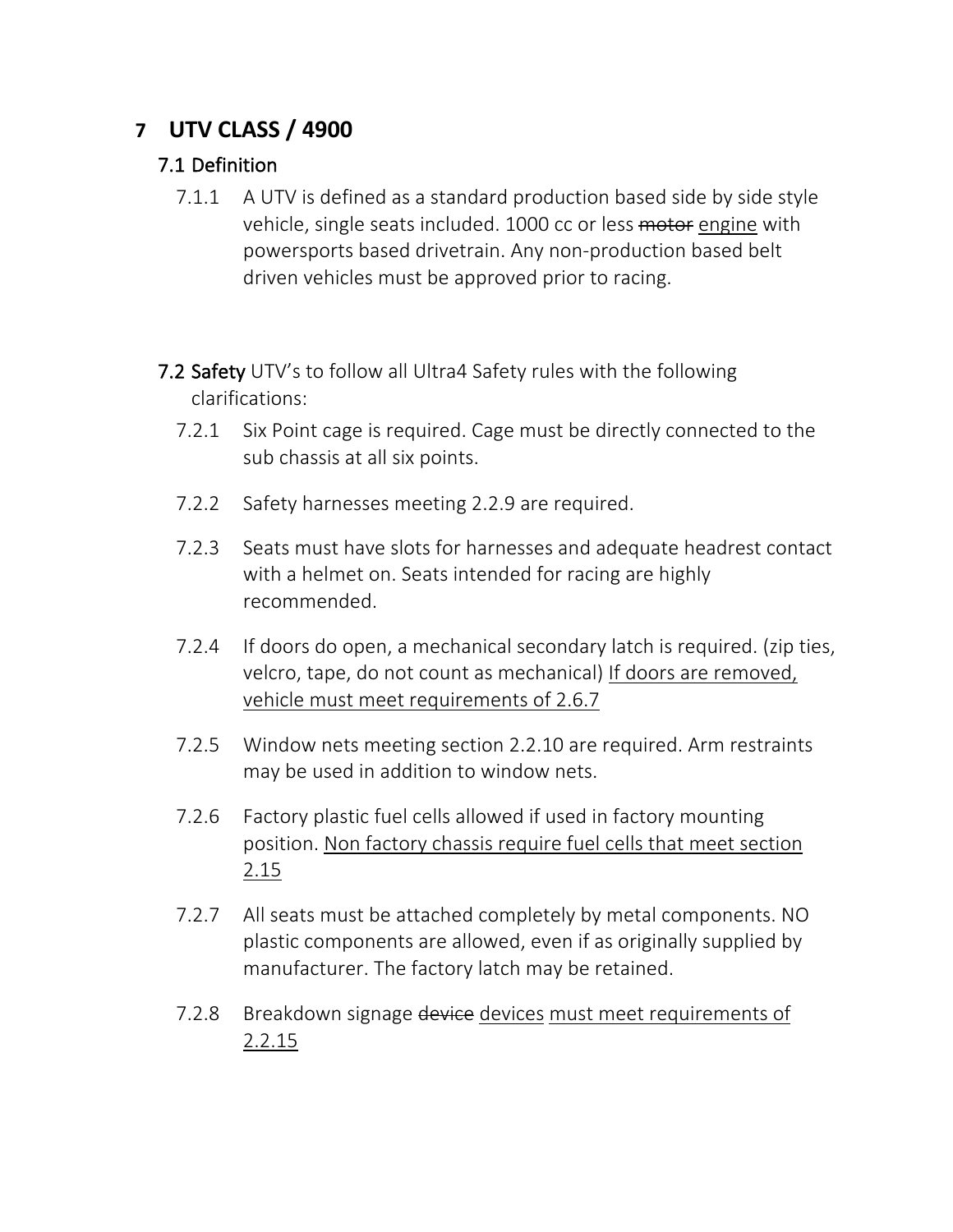### 7.3 Performance

- 7.3.1 Engines must be of 1000 cc or less powersports configuration. Overboring of motor engine is permitted.
- 7.3.2 Aftermarket steering racks are allowed.

### 7.4 Stock Production UTV

- 7.4.1 OEM chassis with at least 250 Cars produced in Make/Model Year
- 7.4.2 1000 cc maximum engine size limited to as delivered OEM engine
- 7.4.3 Engine must match chassis and body
- 7.4.4 Aftermarket Turbos NOT Allowed
- 7.4.5 Promoter decision to allow N/A Sub Category
- 7.4.6 Must use OEM ECM to control engine and transmission
- 7.4.7 CCV Clutch or Gear driven transmission
- 7.4.8 80" Wide Max
- 7.4.9 33" Tire Max unless OEM factory equipped
- 7.4.10 Must use differential housing from same OEM, but can be from alternate model.
- 7.4.11 No Portals unless OEM factory equipped.
- 7.4.12 Must use OEM pan.
	- 1) Damaged tubes may be replaced with similar size tubing.
	- 2) Tubing directly connected to pickup points may not be changed.
	- 3) Reinforcing allowed, material may be added but not removed.
- 7.4.13 Must use OEM suspension pickup points including all shock mounting points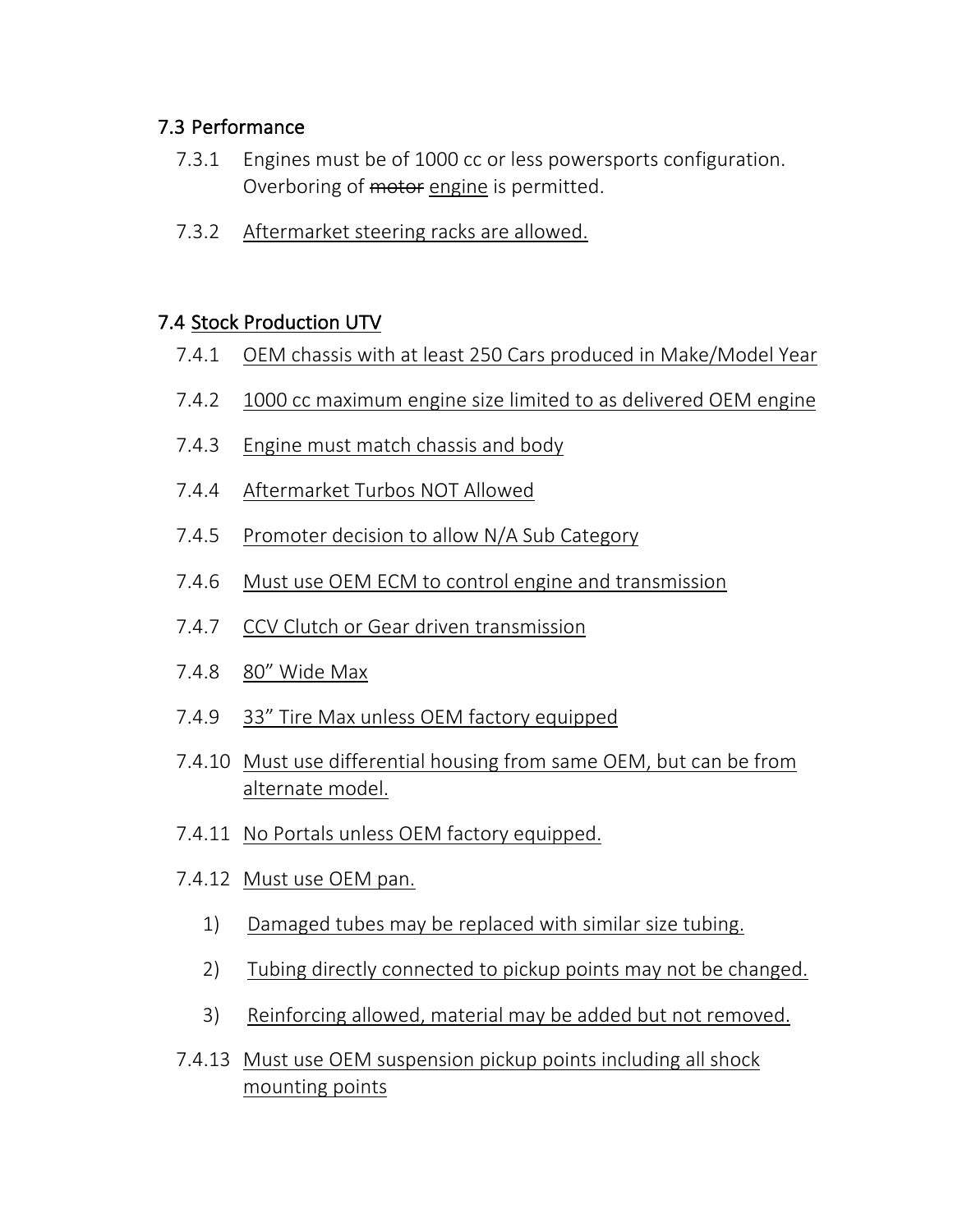- 1) Reinforcing allowed, material may be added but not removed.
- 7.4.14 No bypass shocks unless OEM factory equipped
- 7.4.15 Must run full body
	- 1) Doors may be replaced with aftermarket doors or closed metallic panels. If doors are removed, vehicle must meet requirements of 2.6.7
	- 2) Rocker panels may be armored, but not clearanced or removed
	- 3) Rear bed plastics may be trimmed for fitting of spare tire(s)
- 7.4.16 Hydro steering not allowed unless OEM factory equipped.

## 7.5 Pro Modified UTV

- 7.5.1 Based on OEM chassis with at least 250 Cars produced in Make/Model Year
- 7.5.2 1000 cc maximum engine size limited to as delivered OEM engine
- 7.5.3 Engine must match chassis and required bodywork
- 7.5.4 Aftermarket Turbos Allowed
- 7.5.5 Must use OEM ECM to control engine and transmission
- 7.5.6 CCV Clutch or Gear driven transmission
- 7.5.7 80" Wide Max
- 7.5.8 35" Tire Max unless OEM Factory Equipped
- 7.5.9 No Portals unless OEM Factory Equipped
- 7.5.10 Aftermarket chassis allowed
- 7.5.11 Must use stock suspension pickup point locations.
	- 1) Reinforcing allowed